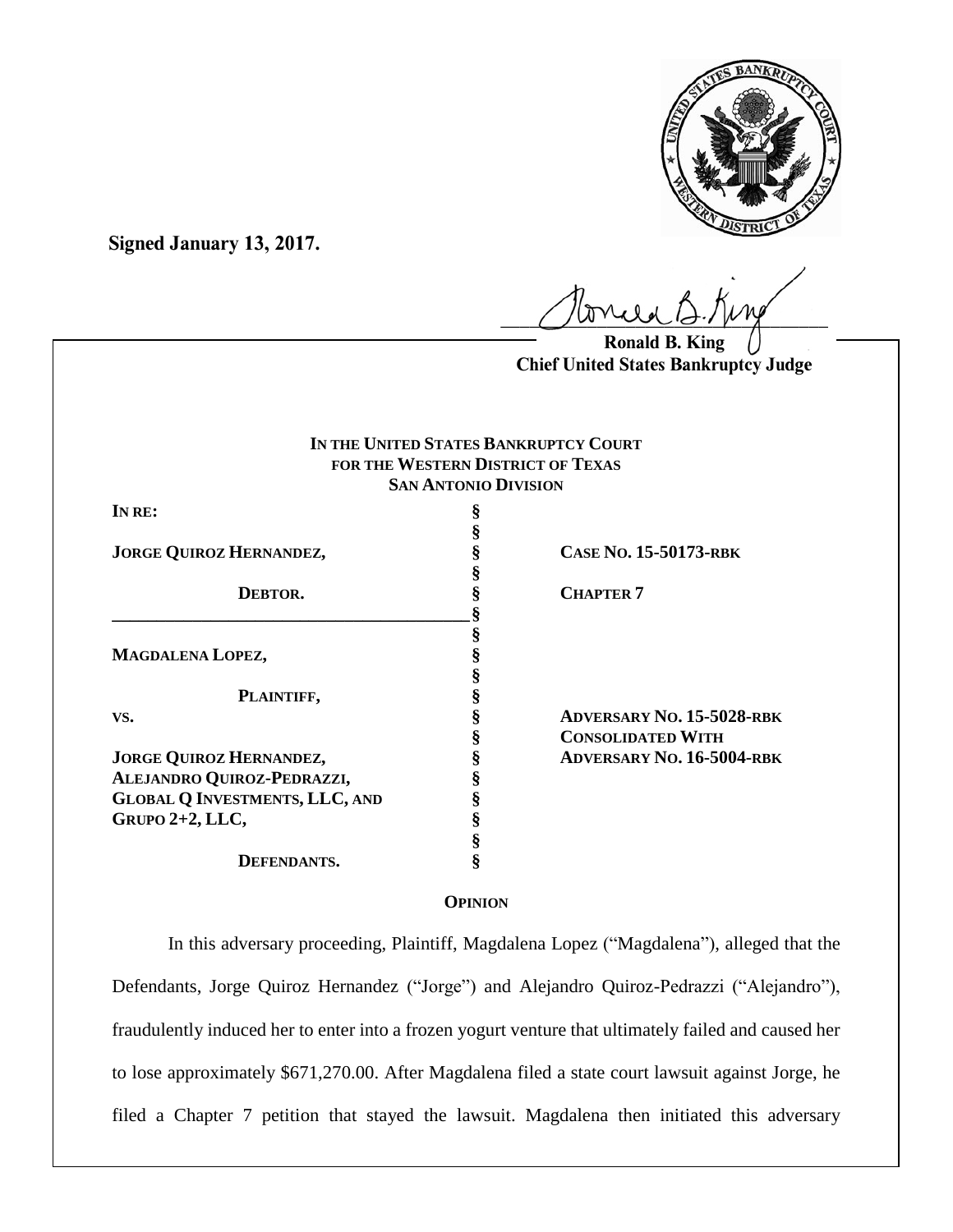proceeding to determine that her claim is nondischargeable under  $\S 523(a)(2)$  or (a)(4) and to deny Jorge a discharge under § 727(a)(3). The Court concludes that \$271,270.00 is nondischargeable under § 523(a)(4), but all other requested relief will be denied.

## **I. Jurisdiction**

"[D]eterminations as to the dischargeability of particular debts" and "objections to discharges" are core proceedings. 28 U.S.C. § 157(b)(2)(I), (J) (2016). The Court has jurisdiction to hear and determine these proceedings pursuant to 28 U.S.C. §§ 157 and 1334.

The state-law causes of action against Alejandro, Global Q Investments, LLC ("Global Q"), and Grupo 2+2, LLC ("Grupo"), are non-core proceedings, but the parties "agreed to the entry of a final order or judgment by the Bankruptcy Judge." *See* Adversary No. 16-5004-rbk, Agreed Notice of Removal of State Court Proceeding (ECF No. 1). With consent, the Court may hear and determine non-core proceedings if there is jurisdiction to do so. *See* 28 U.S.C. § 157(c)(2); *Wellness Int'l Network, Ltd. v. Sharif*, 135 S. Ct. 1932, 1939 (2015).

Unlike consent to entry of final orders, however, subject-matter jurisdiction may not be conferred by consent of the parties. *Gonzalez v. Thaler*, 132 S. Ct. 641, 648 (2012). The Court does not have subject-matter jurisdiction of the claims against defendants other than Jorge because the claims are between non-debtor parties and are not related to the bankruptcy case. *See Galaz v. Galaz (In re Galaz)*, 765 F.3d 426, 431 (5th Cir. 2014). Therefore, the claims against Alejandro, Global Q, and Grupo must be dismissed.

## **II. Factual Background**

## **A. Starting the OrangeCup Business: 2009–2011.**

## **1. Mexico OrangeCups.**

In 2009 and 2010, Jorge and Alejandro opened three OrangeCup frozen yogurt stores in Mexico. The first store opened in late 2009 and eventually closed in 2014. The second store opened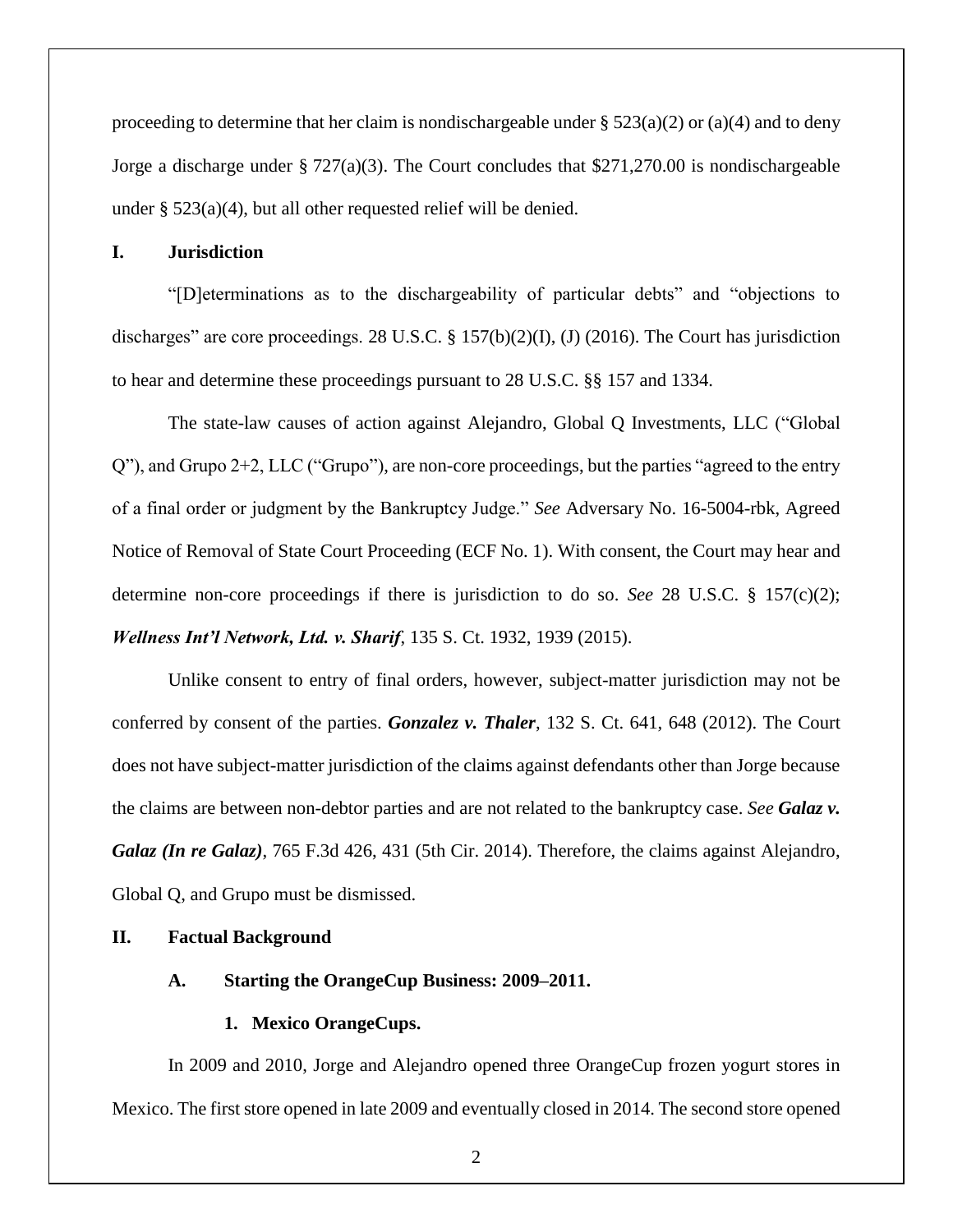in early 2010 and closed in late 2010 due to an increase in crime near the store. The third store opened in 2010 and closed in late 2012.

#### **2. United States OrangeCups.**

In May 2011, Jorge and Alejandro formed Global Q, a Texas LLC, for the purpose of purchasing OrangeCup stores in the United States. In July 2011, Global Q entered into a business transaction with an OrangeCup operator in Texas to purchase its intellectual property rights for \$25,000 and tangible assets from three stores, including machinery, equipment, and other property, for  $$54,000$ <sup>1</sup>

Four months later, in August 2011, Jorge and Alejandro formed San Antonio Orange Cup, LLC ("SA OrangeCup"), a Texas LLC, to open OrangeCup stores in San Antonio. In September 2011, SA OrangeCup signed a lease for its first store. In October 2011, Global Q signed a lease to open its second store.<sup>2</sup> During this time, Jorge also searched for a location to open a third store.

#### **3. The Business Plan.**

 $\overline{a}$ 

In late 2011, Jorge and Alejandro hired an independent third-party financial advisor to prepare a business plan for the new OrangeCup stores owned by Global Q. The plan based its projections from the Mexico and Texas OrangeCup stores, and initially envisioned opening three locations and two more stores shortly thereafter, all in San Antonio. The business plan contained pro forma profit and loss, cash flow, and balance sheet tables, with projections for five stores over the course of five years. The financial advisor listed \$1,183,600 as "Paid-in Capital" or "Planned Investment." This amount was based on the fair market value of the capital for five stores, which included equipment, inventory, intellectual property, and cash investment.

**<sup>1</sup>** The purchased assets were from OrangeCup stores at North Star Mall in San Antonio, the Domain in Austin, and Deer Park in Houston.

**<sup>2</sup>** Due to certain lease requirements, Jorge and Alejandro decided that Global Q would enter into the La Cantera lease rather than SA OrangeCup.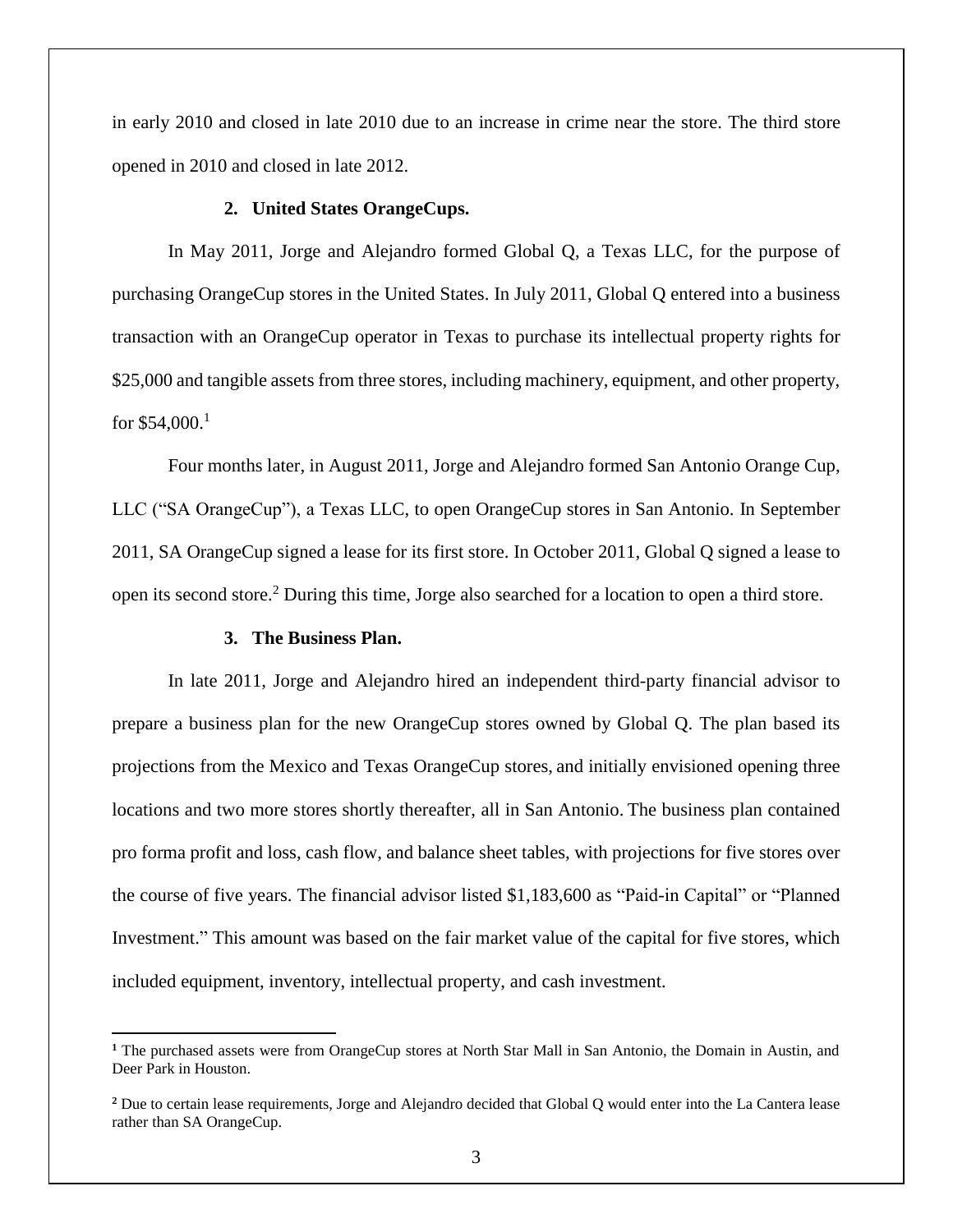## **B. Jorge and Magdalena's Business Relationship: 2012.**

Jorge and Magdalena met for the first time in May 2012. <sup>3</sup> Their first conversation lasted ten to fifteen minutes. They discussed OrangeCup, swapped business cards, and planned to meet again. Over the next several weeks, Jorge and Magdalena continued to meet. Magdalena sampled the frozen yogurt, viewed the machinery and equipment for the stores, and after she showed interest in investing, she was given a copy of the business plan.

Magdalena reviewed the plan and had many questions about the stores' finances. She inquired into the salaries of the staff; what represented the \$1,183,600 in "equity capital"; and the status of the stores in Mexico among other inquiries. At their next meeting, Jorge explained that he would receive a monthly salary of \$9,000 and the regional manager would receive a monthly salary of \$5,000. With respect to the \$1,183,600 in equity capital, Jorge explained that this amount represented not only cash investment, but it also included the intellectual property and equipment for five stores. They also discussed the two stores that were open in Mexico and the one that had closed for security reasons in Monterrey.

After Magdalena and Jorge further discussed the investment in the United States OrangeCup, Jorge offered Magdalena 20% of Global Q for \$400,000. This figure was proposed because Jorge and Alejandro believed that Global Q's OrangeCup business had a value of approximately \$2,000,000 based on the past performance of OrangeCup stores in Texas and their stores in Mexico. Before Magdalena accepted, she asked Jorge to provide financial documentation for Global Q and SA OrangeCup so that she could evaluate the condition of the companies. Both Magdalena and Jorge contacted their lawyers to prepare a subscription agreement by which

 $\overline{a}$ 

<sup>&</sup>lt;sup>3</sup> Both Magdalena and Jorge are educated in financial matters and have a level of business sophistication. While in Mexico, Magdalena graduated from business school, worked at a bank as a loan officer, started several businesses, and was appointed to the board of a Mexican corporation. Jorge holds a law degree in Mexico, practiced corporate law for several years, and took some finance and accounting classes before ultimately entering into a business with his father to open OrangeCup stores in Mexico.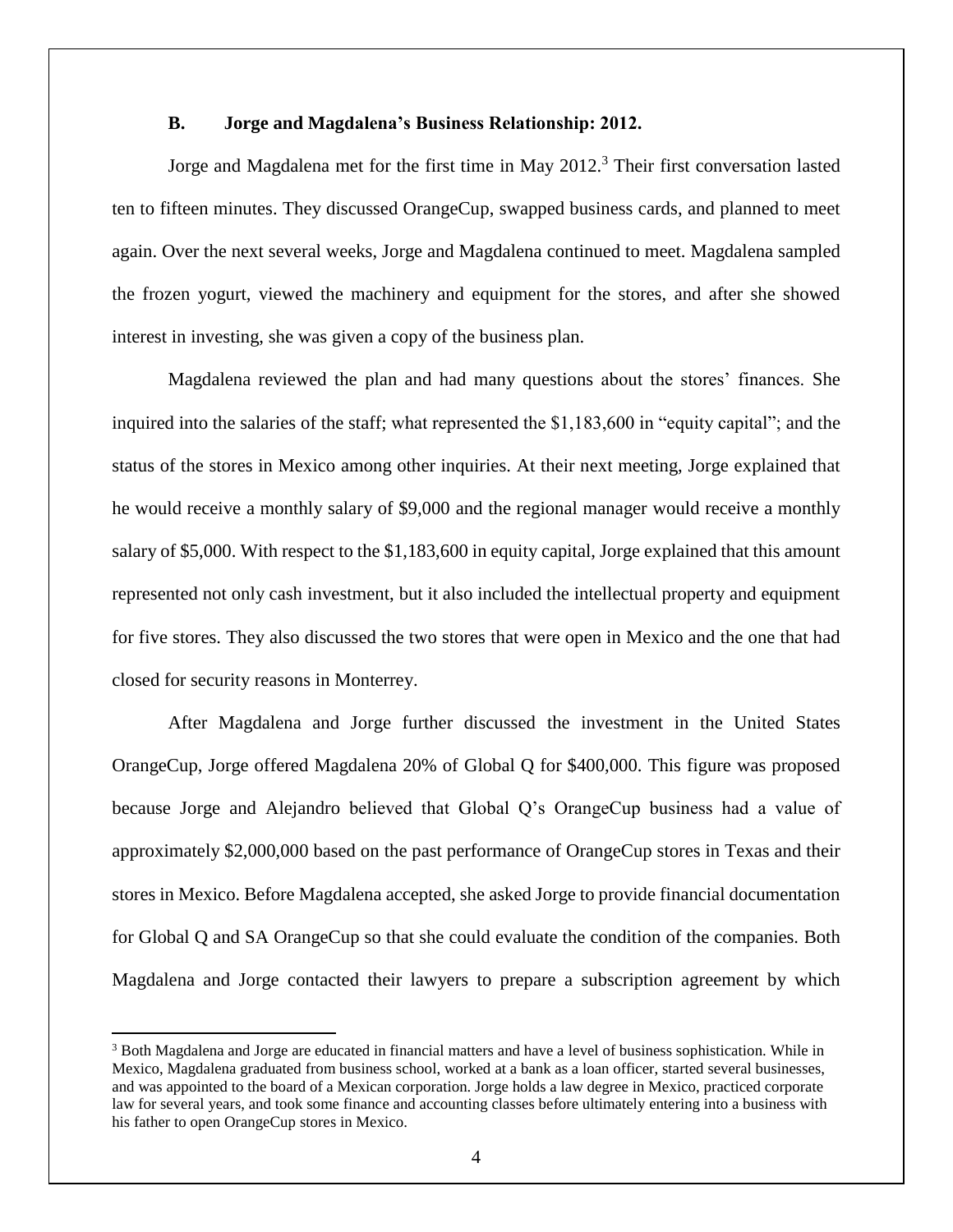Magdalena would purchase 20% of Global Q for \$400,000. Additionally, the lawyers suggested that Jorge form a holding company to hold certain OrangeCup assets and subsidiaries.<sup>4</sup> Following his lawyer's advice, Jorge created Grupo.

## **C. The Subscription Agreement: July-August 2012.**

On July 3, 2012, Magdalena, Jorge, and Alejandro signed the subscription agreement (the "Agreement").<sup>5</sup> The Agreement provided that Magdalena would contribute \$400,000 to Global Q, and in return Global Q would "issue and deliver" to Magdalena a membership interest certificate representing 20% of the total membership interests in Global Q. The Agreement provided that Magdalena would lend Global Q \$200,000, in the form of a promissory note that would mature 45 days after signing the Agreement; however, Magdalena would have the option of contributing the \$200,000 note to Global Q as part of the \$400,000 contribution and paying the remaining \$200,000 in cash. Notably, the Agreement also provided that the financial information of Global Q and SA OrangeCup would be attached to the Agreement—but this document was never attached.<sup>6</sup> Magdalena signed the Agreement but did not receive the financial information. Nevertheless, as provided in the Agreement, Magdalena paid \$200,000 and received a promissory note, which Grupo and Jorge, individually, guaranteed.

## **D. Magdalena Continued to Inject Money: 2012–2013.**

While she waited for the requested financial information, Magdalena deferred taking a written membership interest in Global Q. Magdalena remained persistent and continued to ask

**<sup>4</sup>** Prior to Magdalena's purchase, Grupo would own 100% of Global Q, and Global Q would own 100% of SA OrangeCup. Following Magdalena's purchase (including Global Q delivering to Magdalena her "membership interest certificate"), Grupo would own 80% of Global Q and Magdalena would own 20% of Global Q. Ultimately, Jorge and Alejandro never used Grupo as intended, and Grupo remained a shell company.

<sup>&</sup>lt;sup>5</sup> Jorge signed individually, and on behalf of Global Q and Grupo.

**<sup>6</sup>** Whether Exhibit "C" was attached when Magdalena signed the Agreement is disputed. It appears to the Court that Exhibit "C" was not attached when Magdalena signed the Agreement.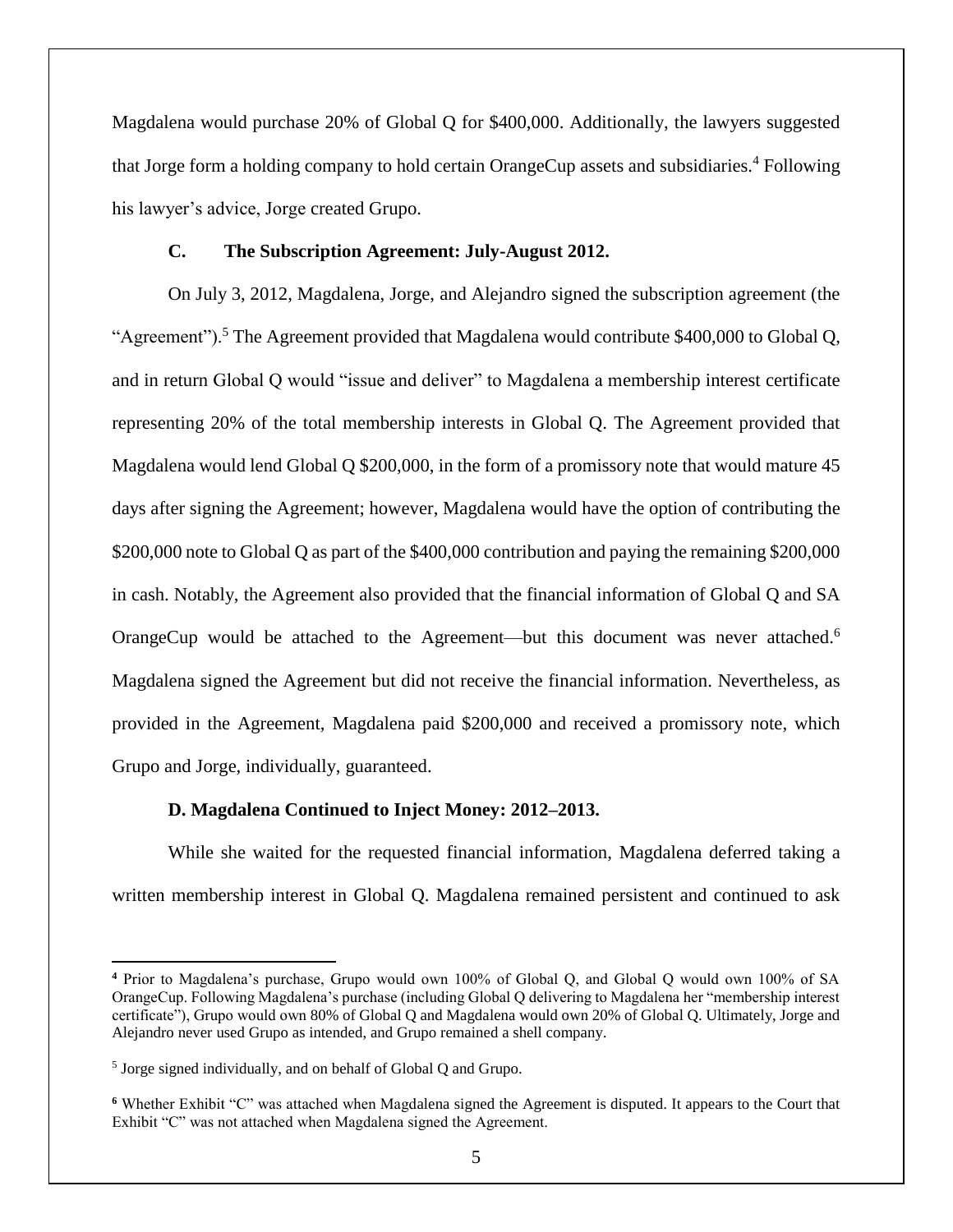Jorge for the records, while funding money to Global Q. Jorge unequivocally failed to provide the records.

Without the financial information, Magdalena continued to fund and receive promissory notes from Global Q, hoping that the stores would eventually turn a profit. All of these notes contained the same terms as the first and were guaranteed by Grupo and Jorge.<sup>7</sup> In sum, Magdalena made the following loans or contributions to Global Q:

| Date     | Amount    | Type                                                       |
|----------|-----------|------------------------------------------------------------|
| 07/03/12 | \$200,000 | Promissory Note                                            |
| 08/15/12 | \$200,000 | Promissory Note                                            |
| 10/02/12 | \$100,000 | Promissory Note                                            |
| 10/05/12 | \$100,000 | Promissory Note                                            |
| 02/05/13 | \$15,000  | Cash Call <sup>8</sup>                                     |
| 02/16/13 | \$30,000  | Cash Call                                                  |
| 06/03/13 | \$26,250  | Cash Call (does not include the \$20.00 wire-transfer fee) |

# **E. The Stores' Openings and Jorge's Failure to Produce the Requested Financial Information: 2012–2013.**

After the first store opened in late August, Magdalena, Jorge, and Alejandro held company meetings in which they discussed and made decisions regarding all aspects of the business.<sup>9</sup> On September 19, 2012, for the second time, Magdalena asked to see the financial information that should have been included with the Agreement, and to see the documents related to the purchase of the OrangeCup equipment and intellectual property. Once again, Jorge failed to provide any information. In fact, Jorge was unable to access the information because his accountant would not

**<sup>7</sup>** The promissory note from October 5 mistakenly stated the principal amount as \$200,000; Magdalena's check to Global Q reflected the amount as \$100,000.

<sup>8</sup> Alejandro and Jorge also advanced funds to Global Q for the cash calls.

**<sup>9</sup>** Meeting Minutes from September 19, 2012; October 29, 2012; January 24, 2013; January 30, 2013; and March 2, 2013 were admitted into evidence.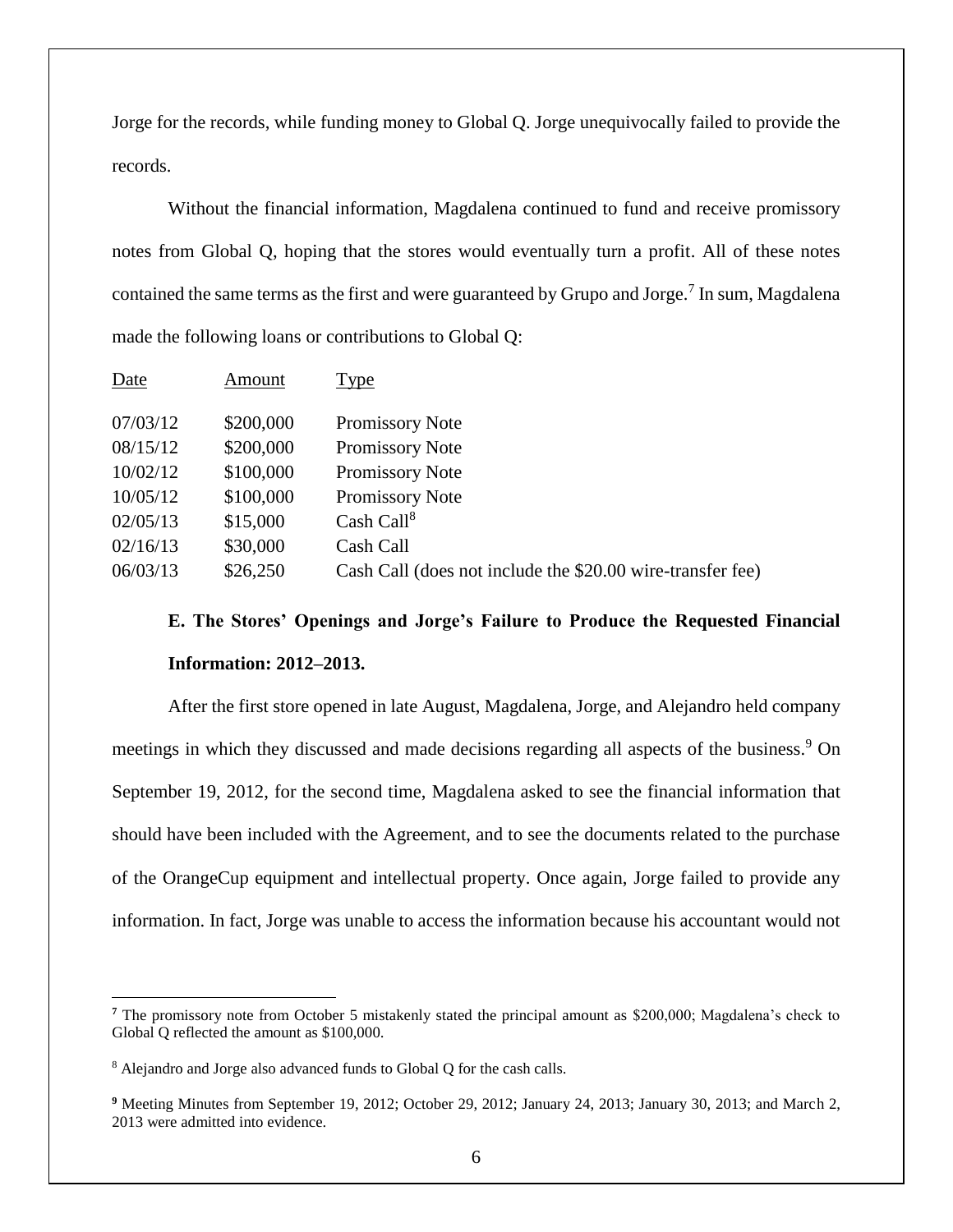turn over the documents due to his failure to pay the accounting firm. In December 2012, the second store opened. In January 2013, for the third time, Magdalena asked to see the financial information of Global Q and SA OrangeCup, and to see the stores' expense data so she could better evaluate the cash flow and financials. Although the two stores already opened were not profitable, Magdalena and Jorge decided to open a third store in the summer of 2013, in a location Magdalena selected.

#### **F. The Stores Closed and Magdalena Filed Suit: 2013–2014.**

The stores were not profitable and by June 2013 all three stores closed. On May 6, 2014, Magdalena filed suit against Jorge, Alejandro, Global Q, and Grupo in state court, alleging an assortment of causes of action under state law, including breach of contract, common law fraud, fraud by nondisclosure, statutory fraud, negligent misrepresentation, theft under the Theft Liability Act, violation of the Texas Securities Act, promissory estoppel as a claim, unjust enrichment, quantum merit, money had and received, conversion, vicarious liability by piercing the corporate veil, conspiracy, declaratory judgment action, and accounting. Before Magdalena filed suit, she did not demand repayment of the promissory notes with Global Q.

Jorge filed chapter 7 on January 16, 2015. Magdalena initiated the first adversary proceeding against Jorge, under §§ 523 and 727, on April 20, 2015. On January 14, 2016, Magdalena and the Defendants filed an Agreed Notice of Removal of the Bexar County lawsuit to this Court, which initiated a second adversary proceeding. The adversaries are now consolidated.

## **III. Discussion**

Magdalena initiated this adversary proceeding to determine whether her loss is a nondischargeable debt under §  $523(a)(2)$  or  $(a)(4)$  and to deny the Debtor a discharge under  $\S 727(a)(3)$ . The Court concludes that \$271,270.00 is nondischargeable only under  $\S 523(a)(4)$ .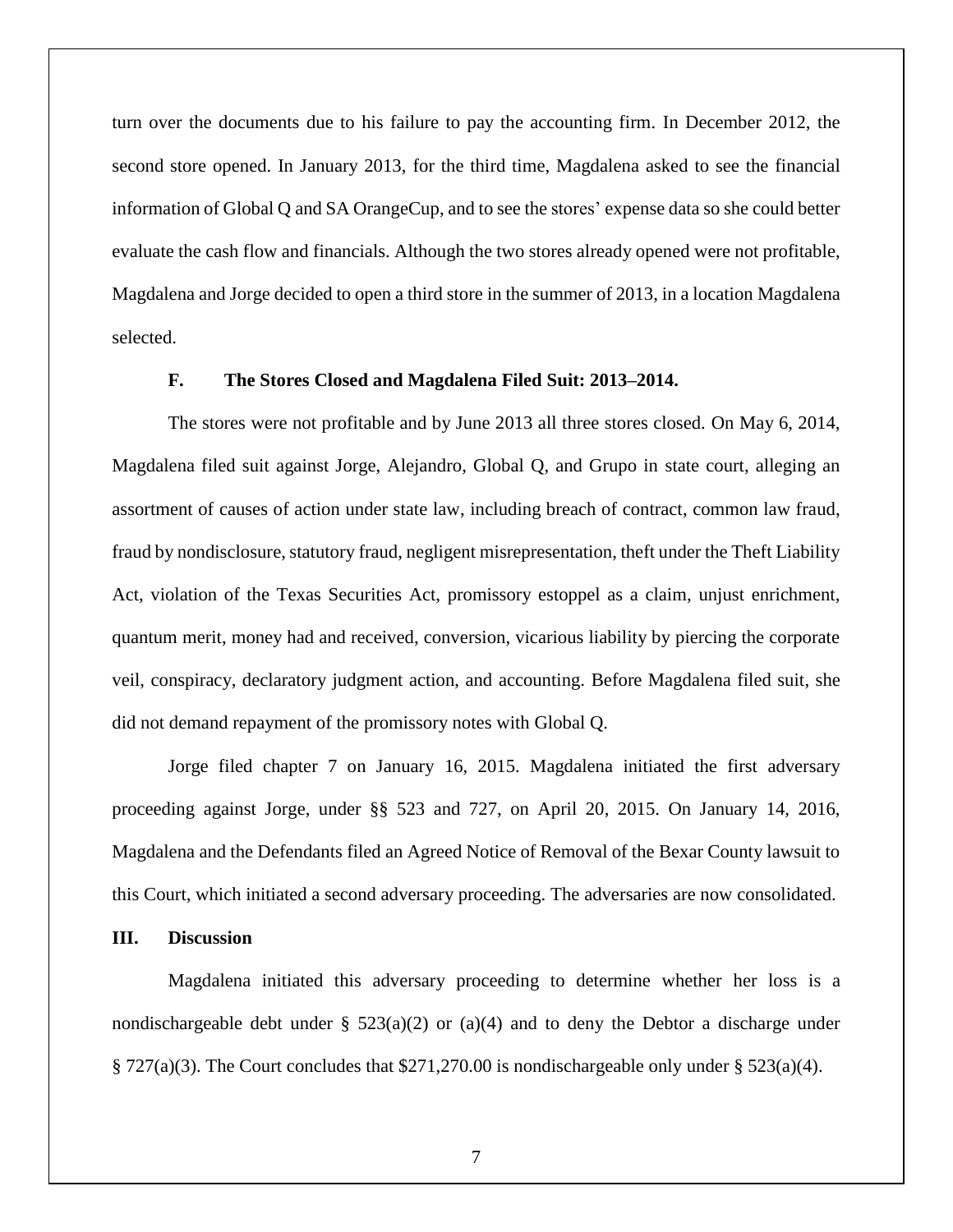## **A. Magdalena Did Not Meet her Burden under § 523(a)(2).**

After reviewing the evidence and evaluating the testimony of the witnesses at trial, the Court concludes that Jorge did not induce Magdalena to invest \$671,250 in the OrangeCup business venture through false pretenses, false representations, or actual fraud under § 523(a)(2). While Jorge's business practices were imprudent, an irresponsible business person does not necessarily make a fraudster.

An individual debtor is not discharged from any debt:

- (2) for money, property, services, or an extension, renewal, or refinancing of credit, to the extent obtained by—
	- (A) false pretenses, a false representation, or actual fraud, other than a statement respecting the debtor's or an insider's financial condition;
	- (B) use of a statement in writing—
		- (i) that is materially false;
		- (ii) respecting the debtor's or an insider's financial condition;
		- (iii) on which the creditor to whom the debtor is liable for such money, property, services, or credit reasonably relied; and
		- (iv) that the debtor caused to be made or published with an intent to deceive . . . .

11 U.S.C. § 523(a)(2). A creditor must show by a preponderance of the evidence that a debt is nondischargeable under § 523. *Grogan v. Garner*, 498 U.S. 279, 286 (1991). Additionally, in an action under §  $523(a)(2)(A)$ , "[e]xceptions to discharge are strictly construed against the creditor and liberally construed in favor of the debtor." *FNFS, Ltd. v. Harwood (In re Harwood),* 637 F.3d 615, 619 (5th Cir. 2011).

## **1. Actual Fraud**

In order to prevail in showing "actual fraud" under  $\S$  523(a)(2)(A), Magdalena must show that Jorge intended to deceive her. *See Husky Int'l Elecs. v. Ritz*, 136 S. Ct. 1581, 1586–88 (2016) (explaining that "anything that counts as 'fraud' and is done with wrongful intent is 'actual fraud'").

The Court finds that Jorge did not intend to deceive Magdalena when he solicited her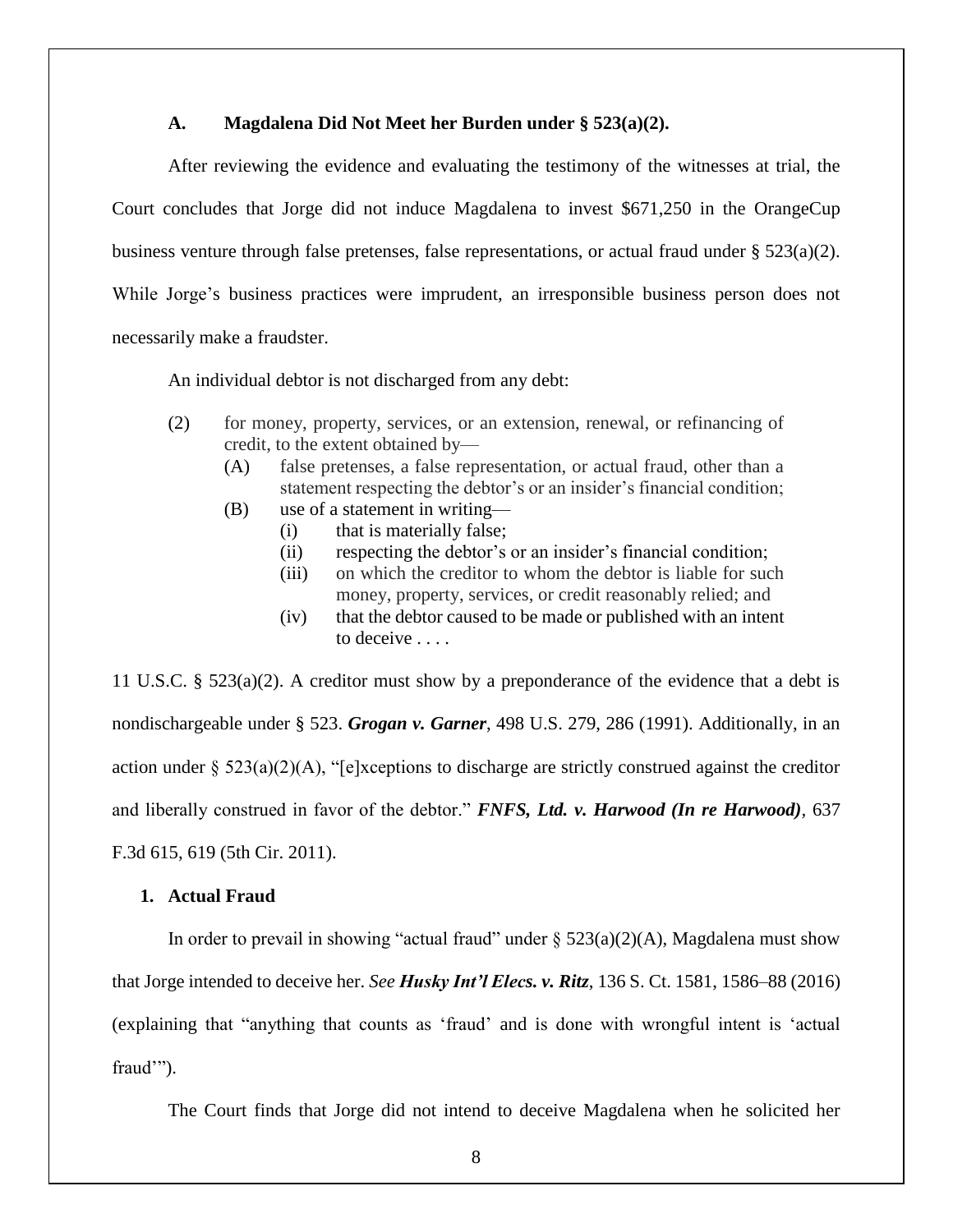investment. He was quite sanguine about the prospects for the business, and Magdalena shared his "terminal euphoria." Without showing an intent to deceive, Magdalena cannot prevail under the "actual fraud" prong of  $\S$ § 523(a)(2)(A) or 523(a)(2)(B).

#### **2. False Pretenses and False Representation**

In order for a debtor's representation to be a false representation or false pretense under §  $523(a)(2)$ , the representation "must have been: (1) a knowing and fraudulent falsehood, (2) describing past or current facts, (3) that was relied upon by the other party." *Allison v. Roberts (In re Allison***)**, 960 F.2d 481, 483 (5th Cir.1992); *accord Jacobson v. Ormsby (In re Jacobson)*, No. 06-51460, 2007 WL 2141961, at \*2 (5th Cir. July 26, 2007). Magdalena cannot prevail under § 523(a)(2)(A) because the Court finds that Jorge never made a knowing and fraudulent falsehood when soliciting Magdalena's investment.

Magdalena argued that Jorge made three false representations that induced her to contribute money to the business: 1) he represented that the stores in Mexico were successful when they had zero value; 2) he stated that the value of the OrangeCup business in the United States was \$2,000,000; and 3) he represented that he and Alejandro had "paid in" \$1,183,600 in capital when they had actually only contributed a fraction of that amount.

First, the Court finds that Jorge did not knowingly make false representations about the stores in Mexico when he solicited Magdalena's investment. Jorge testified that when he and Magdalena met, the first store in Mexico had been profitable—it was only later in the year that the store began to lose money, and the store did not close until 2014. Jorge also explained to Magdalena that the second store in Mexico closed for security reasons. Jorge testified that at the time he solicited Magdalena's investment he did not know whether the third store in Mexico was profitable because it was managed by other investors. The Court finds Jorge's testimony credible.

Second, the Court finds that Jorge did not knowingly make false representations about the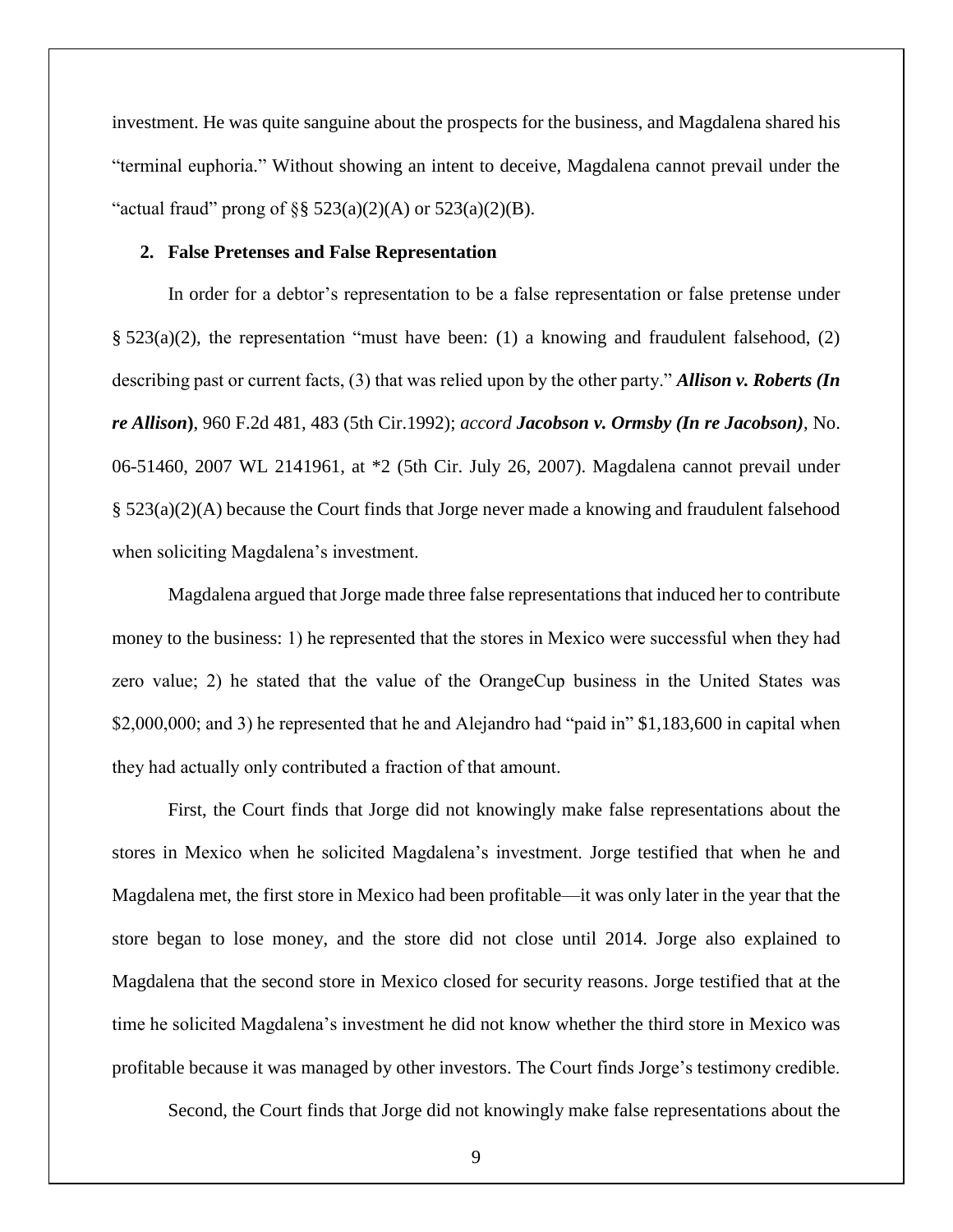value of the OrangeCup business in the United States. Magdalena claims that Jorge told her that he had valued the business at \$2,000,000 when he asked her to invest \$400,000 for 20% of Global Q. Also, Magdalena claims that Jorge told her that he and Alejandro had invested \$1,700,000 in the business. At trial, Jorge denied that he stated the value of the business was \$2,000,000, or that he and Alejandro had invested \$1,700,000, when he asked for Magdalena's investment. Jorge did testify, however, that he offered Magdalena 20% of the business for \$400,000 based on the prior sales data from the Texas and Mexico stores, the money needed to open the new stores, and his optimistic outlook for the business. Jorge's offer reflected his belief that the business was worth at least \$2,000,000. Even if Jorge had stated that he believed the business was worth \$2,000,000, this did not constitute knowingly making a false representation under § 523(a)(2)(A). *See Mozeika v. Townsley (In re Townsley)*, 195 B.R. 54, 61 (Bankr. E.D. Tex. 1995) ("[A] mere expression of opinion, expectation or declaration of intention is not actionable under  $\S 523(a)(2)(A)$ .").

Finally, the Court finds that Jorge did not knowingly make false representations to Magdalena when he presented her with the business plan, which contained statements referencing \$1,183,600 in "Paid-in Capital," "Planned Investment," or "equity capital." Jorge merely reiterated what the financial advisor had calculated. The advisor testified that the amount reflected in the business plan was not based on the initial cash investment that Jorge and Alejandro had made, but instead was based on the *fair market value* of the capital for five stores, which included equipment, inventory, intellectual property and cash investment, and the financial data from Jorge and Alejandro's OrangeCup stores in Mexico and the OrangeCup stores in Texas. The advisor testified that the numbers provided by Jorge "did not look inaccurate," and that there was "nothing inaccurate about the business plan." The Court finds the advisor's testimony and Jorge's testimony regarding the business plan credible.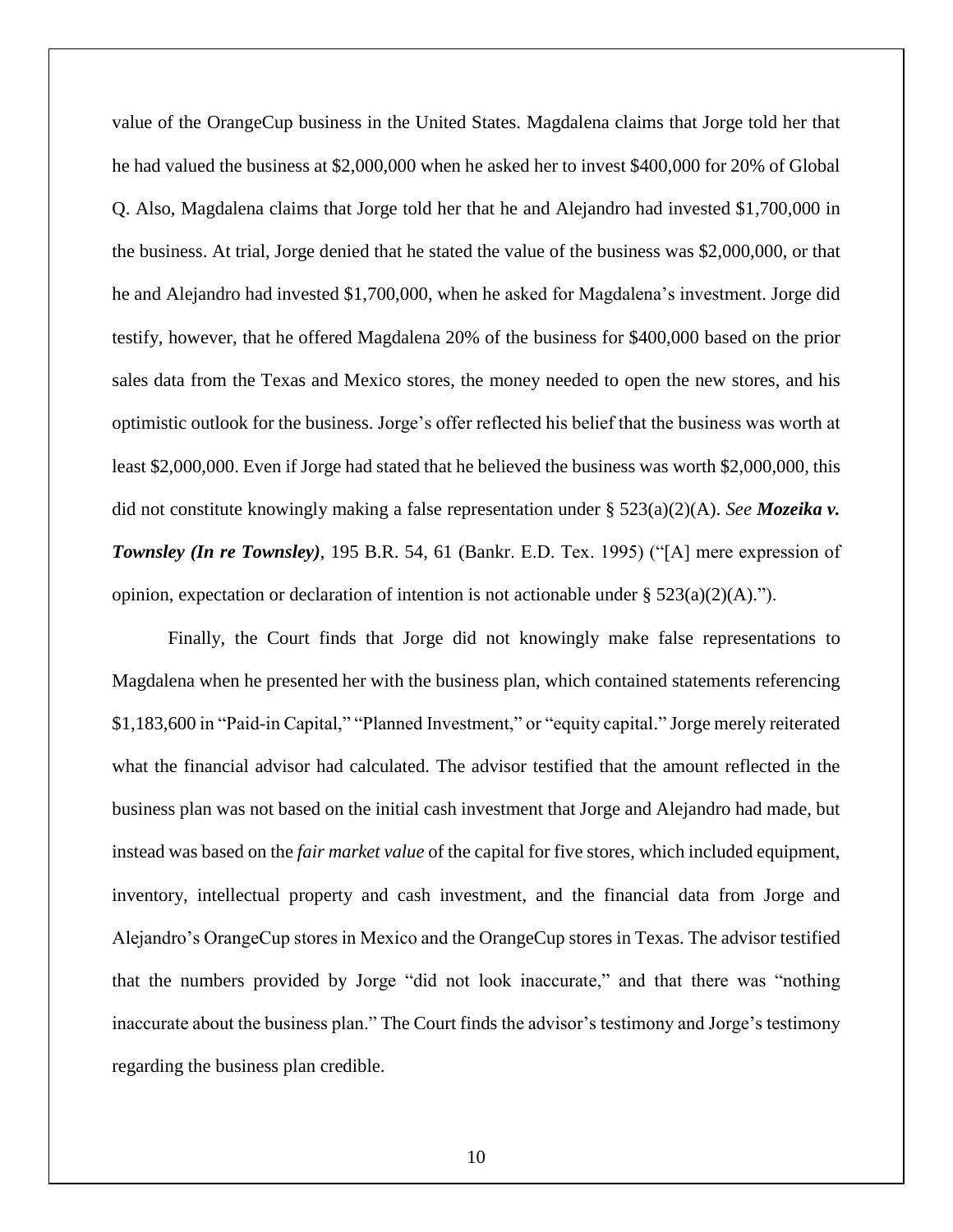The Court concludes that the projected financials referenced in the business plan, while overly optimistic, did not amount to false representations. *See id.* ("Representations of future profitability or client development, in the absence of proof that they were knowingly false, would not fall within the scope of  $\S$  523(a)(2)(A).").

## **B. Jorge Violated his Duty of Disclosure to Magdalena, and \$271,270 is Therefore Nondischargeable under § 523(a)(4).**

The Court finds that Magdalena, Jorge, and Alejandro formed a de facto partnership on July 3, 2012 when they executed the Agreement and Magdalena lent Global Q \$200,000. While Magdalena never formally became a member of Global Q, when they formed the partnership, Jorge owed Magdalena the associated duties of loyalty and care. The Court finds that Jorge's actions as a partner in the general partnership with Magdalena amount to defalcation in a fiduciary capacity.

## **1. Establishment of the General Partnership.**

The first issue is whether a general partnership was created between Magdalena, Jorge and Alejandro. Magdalena never became a member of Global Q, but this does not change the fact that they had unwittingly formed a partnership by going into business together. Although Jorge, Alejandro, and Magdalena did not fully consummate the Agreement, the Court finds that the evidence and testimony presented at trial, including the Agreement itself, establish that they formed a partnership on July 3, 2012, when Magdalena signed the Agreement and lent Global Q \$200,000.

Under Texas law, "an association of two or more persons to carry on a business for profit as owners creates a partnership, regardless of whether [] the persons intend to create a partnership  $\ldots$ . . . . . . . . . . TEX. BUS. ORGS. CODE ANN. § 152.051. Section 152.052(a) of the Texas Business Organizations Code provides five factors to determine whether individuals have created a partnership: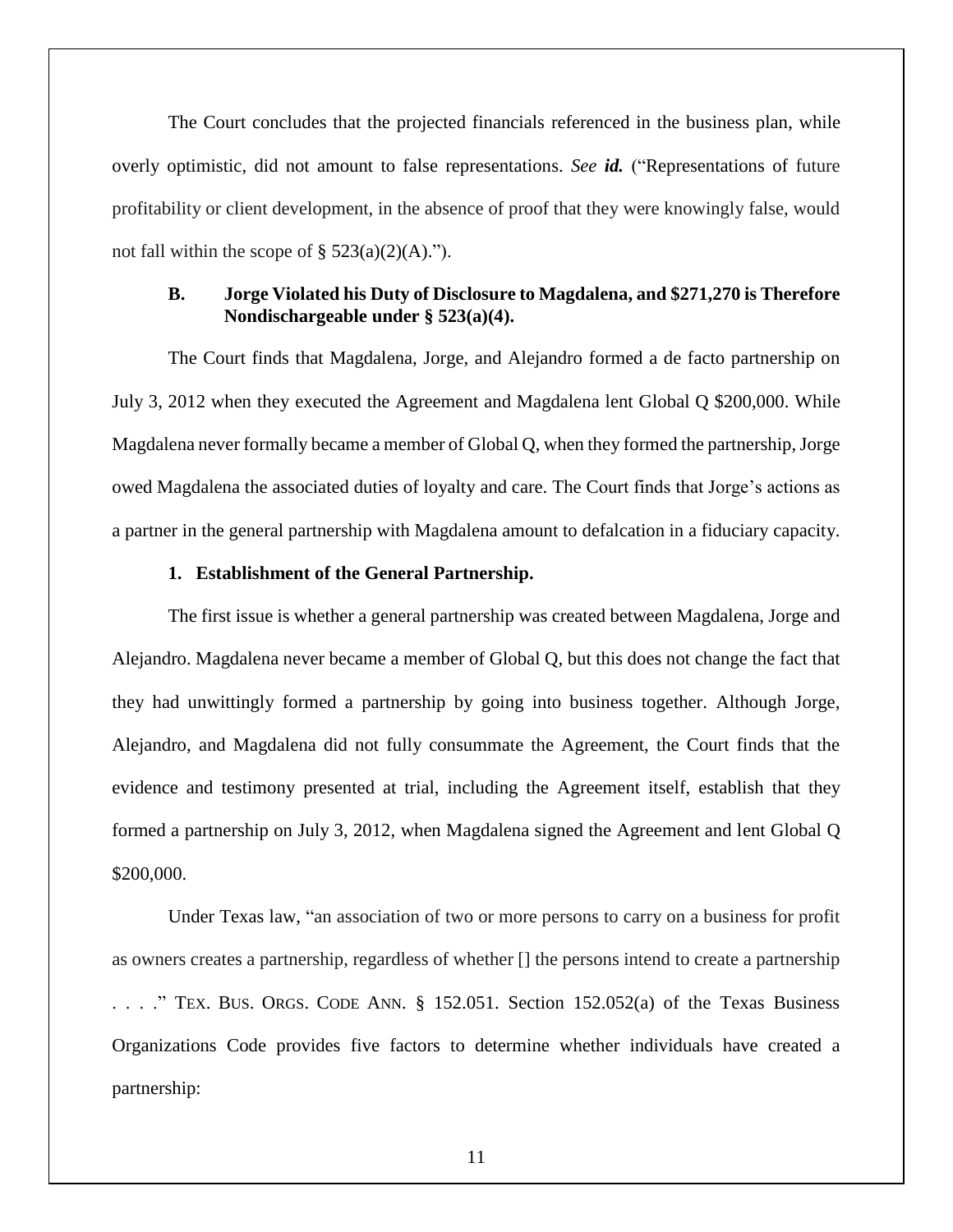- (1) receipt or right to receive a share of profits of the business;
- (2) expression of an intent to be partners in the business;
- (3) participation or right to participate in control of the business;
- (4) agreement to share or sharing:
	- (A) losses of the business; or
	- (B) liability for claims by third parties against the business; and
- (5) agreement to contribute or contributing money or property to the business.

*Id.* § 152.052(a). Texas courts look at the totality of the circumstances when applying the factors to determine the existence of a partnership. *Ingram v. Deere*, 288 S.W.3d 886, 891 (Tex. 2009). None of the factors are required, controlling, or determinative for partnership formation. *Id.*

Here, the circumstances establish that a partnership was established. First, Magdalena and Jorge intended to share profits. At trial Magdalena stated that she continued to fund Global Q because she believed that the business would eventually be profitable for her. The Court finds this testimony credible.

Second, Magdalena and Jorge intended to, and did, become business partners. The evidence shows that when Magdalena signed the Agreement, she intended to be an investor, she was extremely optimistic about the future for the business, and she had an emotional attachment to it. Magdalena continued to inject money into Global Q so that it could move forward even after she failed to receive the requested records. Additionally, Magdalena referred to "our partnership" in an email to Jorge,<sup>10</sup> while Jorge referred in trial testimony to the "three owners," which included Magdalena.<sup>11</sup> The Court finds that these actions and the testimony of Magdalena establish that she intended to become a partner in the business.

Third, Magdalena had the right to participate in control of the OrangeCup stores. Magdalena participated in company meetings with Jorge and Alejandro during which they discussed and made decisions regarding all aspects of the business.

<sup>10</sup> Defs.' Ex. 17 at 22.

<sup>&</sup>lt;sup>11</sup> Ouiroz-Hernandez Trial Test. at 1:52 p.m., June 17, 2016.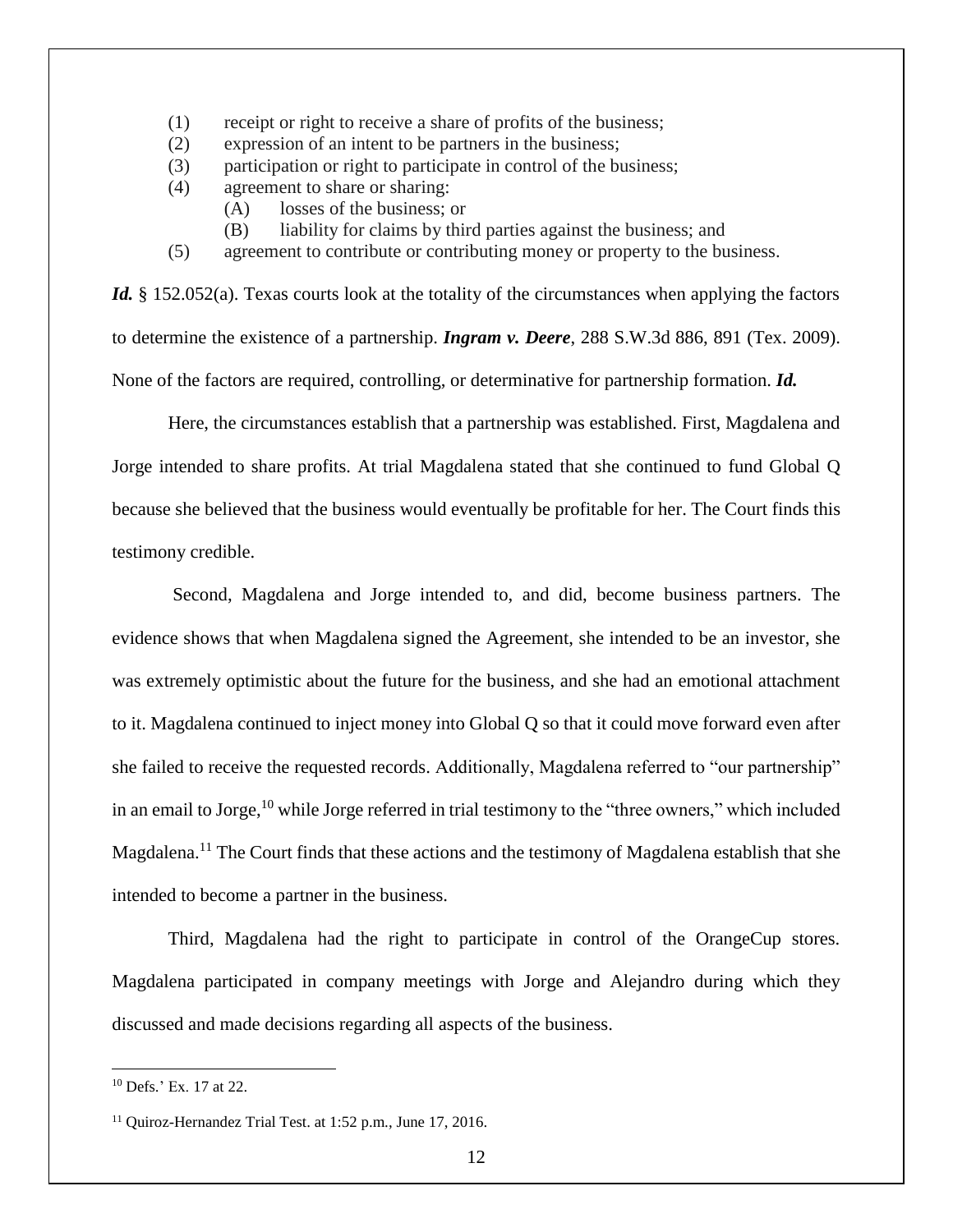Fourth, the Court finds that Magdalena and Jorge agreed that Magdalena would contribute to the company. For a year, Jorge continued to accept Magdalena's contributions to the business entering into seven transactions totaling over \$671,270.00. Thus, the Court concludes that Magdalena, Jorge, and Alejandro formed a de facto partnership when they signed the Agreement on July 3, 2012.

## **2. Liability under § 523(a)(4).**

The formation of their partnership created a fiduciary relationship between the partners, which included a duty of candor and *full disclosure* related to business. *See Hawthorne v. Guenther*, 917 S.W.2d 924, 934 (Tex. App.—Beaumont 1996, writ denied). This fiduciary relationship between partners in a general partnership is sufficient to trigger liability under § 523(a)(4). *See Schwager v. Fallas (In re Schwager),* 121 F.3d 177, 186 (5th Cir. 1997); *Harwood,* 637 F.3d at 622. The Court finds that Jorge willfully neglected his duty to disclose business-related information to Magdalena, and a reasonable person in Jorge's position reasonably should have known to disclose such information. Magdalena lost \$271,270 after Jorge neglected to disclose the requested information, and therefore, \$271,270 is a nondischargeable debt.

"The scope of the concept of fiduciary under 11 U.S.C.  $\S$  523(a)(4) is a question of federal law; however, state law is important in determining whether or not a trust obligation exists." *Gupta v. E. Idaho Tumor Inst., Inc. (In re Gupta)*, 394 F.3d 347, 349–50 (5th Cir. 2004) (quoting *LSP Inv. P'ship v. Bennett (In re Bennett)*, 989 F.2d 779, 784 (5th Cir. 1993). In Texas, a partner in a partnership owes duties of loyalty and care and must discharge those duties in good faith. TEX. BUS. ORGS. CODE ANN. § 152.204 (West 2015). Included in a partner's duty of loyalty is a duty to account to the partnership for property and profits. *Id.* § 152.205. Further, in addition to the duties of "good faith and candor," partners owe one another "the general duty of *full disclosure* respecting matters affecting [a partner's] interests." *Hawthorne*, 917 S.W.2d at 934 (citing *Chien v. Chen*,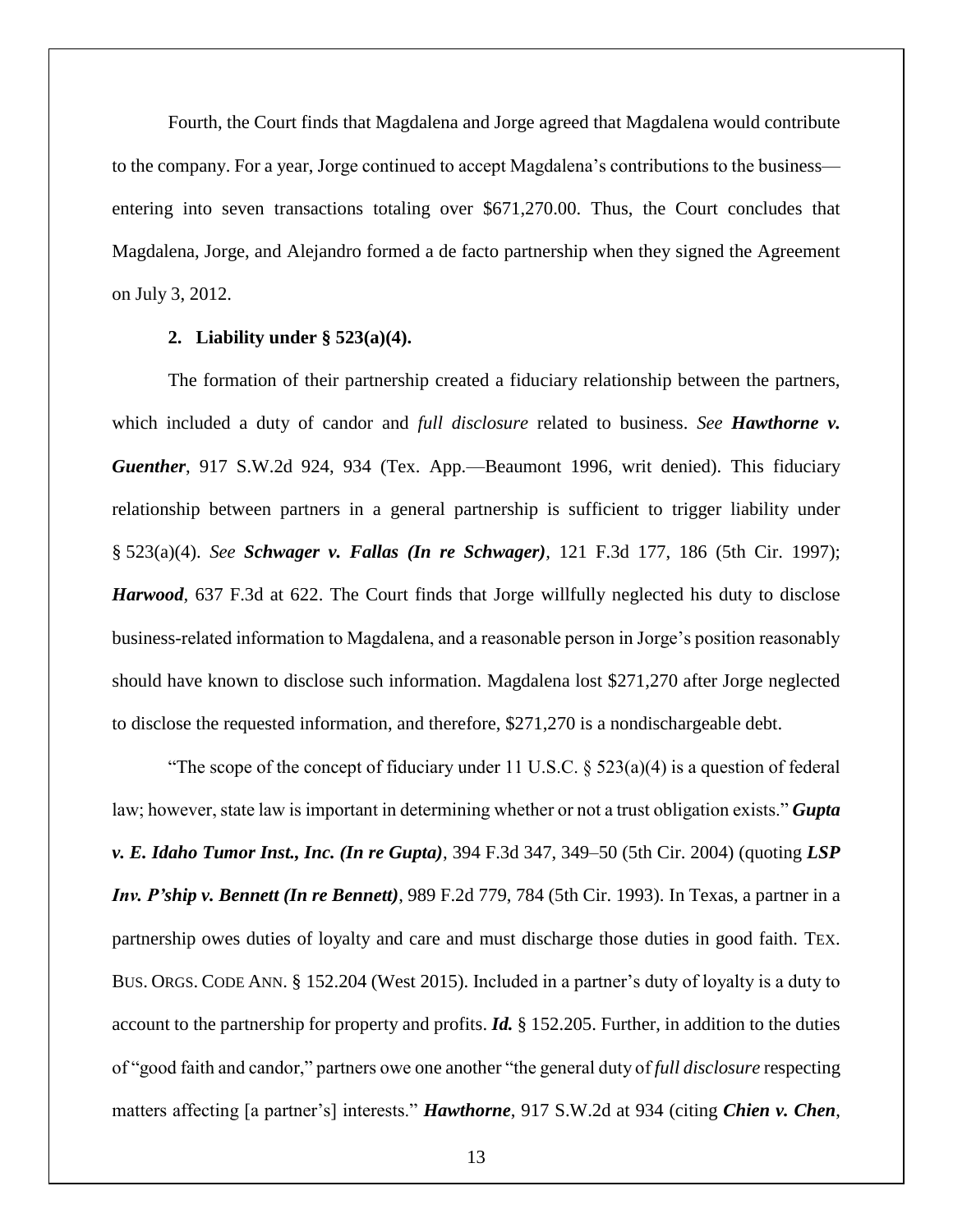759 S.W.2d 484, 495 (Tex. App.—Austin 1988, no writ) (emphasis in original)).

An individual debtor is not discharged from any debt "for fraud or defalcation while acting in a fiduciary capacity, embezzlement, or larceny." 11 U.S.C. § 523(a)(4).

"Defalcation" for the purposes of Section  $523(a)(4)$  is a willful neglect of duty, even if not accompanied by fraud or embezzlement. Willful neglect does not require actual intent, as does fraud, and is essentially a recklessness standard. Willfulness in this context is measured objectively by reference to what a reasonable person in the debtor's position knew or reasonably should have known.

*Harwood,* 637 F.3d at 624 (internal citations and quotation marks omitted); *see also Bullock v. BankChampaign, N.A.*, 133 S. Ct. 1754, 1757 (2013) (holding that the state of mind required to show "defalcation" under § 523(a)(4) is "one involving knowledge of, or gross recklessness in respect to, the improper nature of the relevant fiduciary behavior").

Thus, the Court concludes that Jorge violated his duty of disclosure to Magdalena and his actions amounted to "defalcation while acting in a fiduciary capacity." When Magdalena requested the financial information related to the business, and Jorge did not produce the documents or disclose the information within a reasonable time, he violated this duty. Consequently, the Court concludes that the money Magdalena lent or contributed to the business starting on October 2, 2012, totaling \$271,270, is a nondischargeable debt under § 523(a)(4).

## **C. Magdalena Did Not Meet her Burden under § 727(a)(3).**

Under § 727(a)(3), a debtor will not receive a discharge if the debtor "concealed, destroyed, mutilated, falsified, or failed to keep or preserve any recorded information, including books, documents, records, and papers, from which the debtor's financial condition or business transactions might be ascertained, unless such act or failure to act was justified under all of the circumstances of the case." 11 U.S.C. § 727(a)(3). The creditor has the initial burden to prove "(1) the debtor fail[ed] to keep or preserve financial records, and (2) the failure [made] it impossible for the creditor to discern the debtor's financial condition." *Buescher v. First United*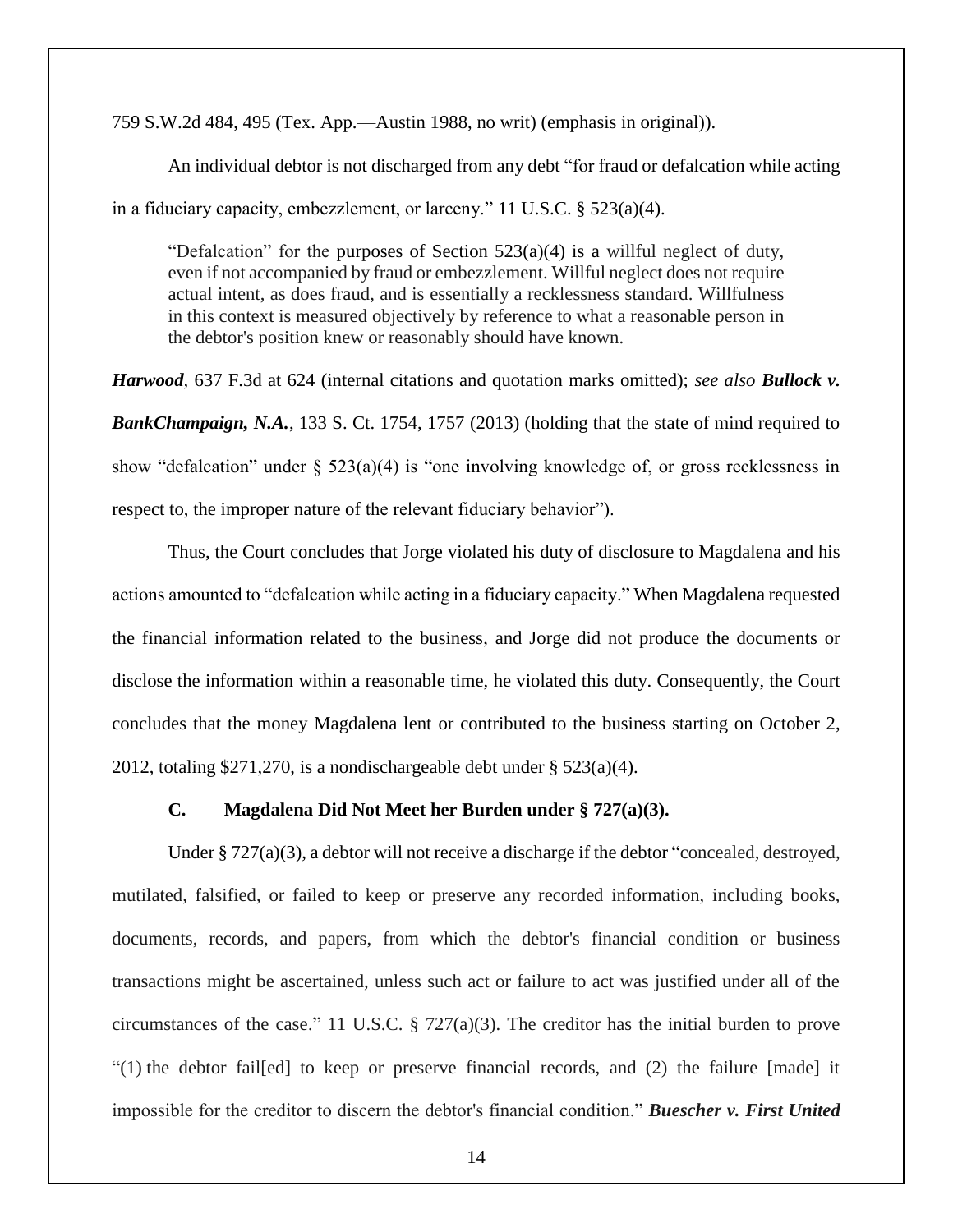*Bank & Trust (In re Buescher)*, 783 F.3d 302, 307 (5th Cir. 2015) (citing *Robertson v. Dennis (In re Dennis)*, 330 F.3d 696, 703 (5th Cir. 2003)). As with § 523(a) actions, the creditor must show by a preponderance of the evidence that the case falls within one of the  $\S 727(a)$  exceptions. *Neary v. Jordan (In re Jordan),* No. 05-86647, 2006 WL 3420143, at \*6 (Bankr. N.D. Tex. Nov. 21, 2006) (citing *Grogan,* 498 U.S. at 286).

The Court finds that Jorge did not conceal, destroy, falsify, or otherwise fail to preserve his financial records in a way that made it impossible for Magdalena to discern his financial condition in the bankruptcy case. Jorge provided his tax returns, bank statements, credit card statements, and a voluminous amount of other financial records, both for himself and his businesses, which should have made it possible for Magdalena to discern his financial condition.

While Magdalena argued that Jorge failed to properly maintain books and records for the OrangeCup business as a basis for nondischargeability under § 523(a)(4), this is not necessarily a basis for denying Jorge a general discharge under § 727(a)(3).<sup>12</sup> Magdalena failed to show by a preponderance of the evidence that Jorge failed to keep or preserve financial records and, as a result, that it was *impossible* for her to discern his financial condition. Jorge will therefore receive a discharge under § 727.

# **D. Among the Causes of Action under State Law, Jorge is Liable Only for Breach of Contract.**

Magdalena originally filed suit against Jorge, Alejandro, Global Q, and Grupo in state court alleging various causes of action under state law, including breach of contract, common law fraud, fraud by nondisclosure, statutory fraud, negligent misrepresentation, theft under the Theft Liability

 $\overline{a}$ 

<sup>&</sup>lt;sup>12</sup> The Court finds that, for the most part, Jorge kept records for the business, such as expense receipts, and he provided those records to the company's accountants to prepare financial statements for the business. While maintaining a "shoebox" record-keeping system is not ideal for maintaining books and records for a business, Jorge's system of maintaining books and records did not rise to the level of failing to keep or preserve financial records under  $§ 727(a)(3).$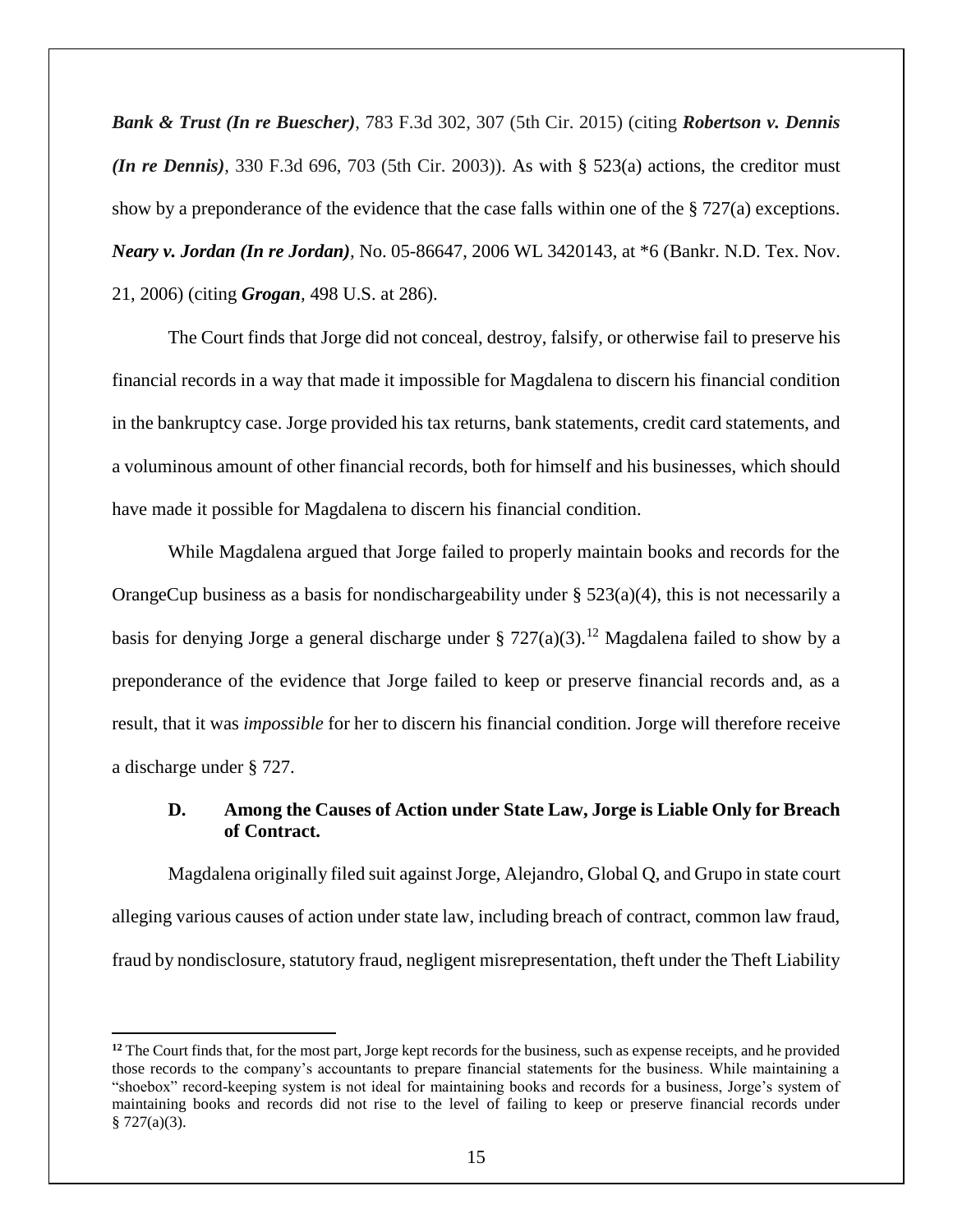Act, violation of the Texas Securities Act, promissory estoppel as a claim, unjust enrichment, quantum merit, money had and received, conversion, vicarious liability by piercing the corporate veil, conspiracy, declaratory judgment action, and accounting. The lawsuit was subsequently removed to this Court and consolidated with the adversary proceeding brought under §§ 523 and 727. At trial, Magdalena established that Jorge breached their contract, as a personal guarantor, to repay \$600,000 for the promissory notes, but failed to show by a preponderance of the evidence that Jorge is liable under the remaining causes of action under state  $law$ <sup>13</sup>. As discussed above, Jorge had no intent to deceive Magdalena, and he made no material misrepresentations, when he solicited her investment in the OrangeCup business.

In Texas it is "well-established law that instruments pertaining to the same transaction may be read together to ascertain the parties' intent, even if the parties executed the instruments at different times and the instruments do not expressly refer to each other." *Fort Worth Indep. Sch. Dist. v. City of Fort Worth*, 22 S.W.3d 831, 840 (Tex. 2000) (internal citations omitted). Additionally, the "court may determine, as a matter of law, that multiple documents comprise a written contract. In appropriate instances, courts may construe all the documents as if they were part of a single, unified instrument." *Id.* Further, if multiple agreements related to the same transaction are inconsistent, the court must ascertain the intent of the parties to determine whether a subsequent agreement rescinded the original agreement or whether the subsequent agreement "merely modifies the first agreement in some respect." *Texland Petroleum, L.P. v. Scythian,* 

**<sup>13</sup>** Additionally, Magdalena relied on the testimony of Gary Ploetz to show that Jorge was liable under state law causes of action, and that he violated his fiduciary duty to her, by misappropriating company funds when he withdrew money from Global Q and SA OrangeCup bank accounts to pay off company expenses that he had charged to his personal credit card. As pointed out in Jorge's *Daubert* motion, Ploetz never asked Jorge about the transfers or how he reimbursed himself for company expenses. At trial, Jorge testified at length about how he kept receipts for company expenses, many of which were paid with his personal credit card, and how he reimbursed himself so that he could pay the portion of his credit card bills related to company expenses. Although the Court finds that Jorge's practice of paying and reimbursing himself for business expenses with his personal credit card was imprudent, after closely examining the receipts of company expenses, Jorge's credit card statements, and the bank statements he produced, the Court concludes that Jorge did not misappropriate money from the business for personal gain.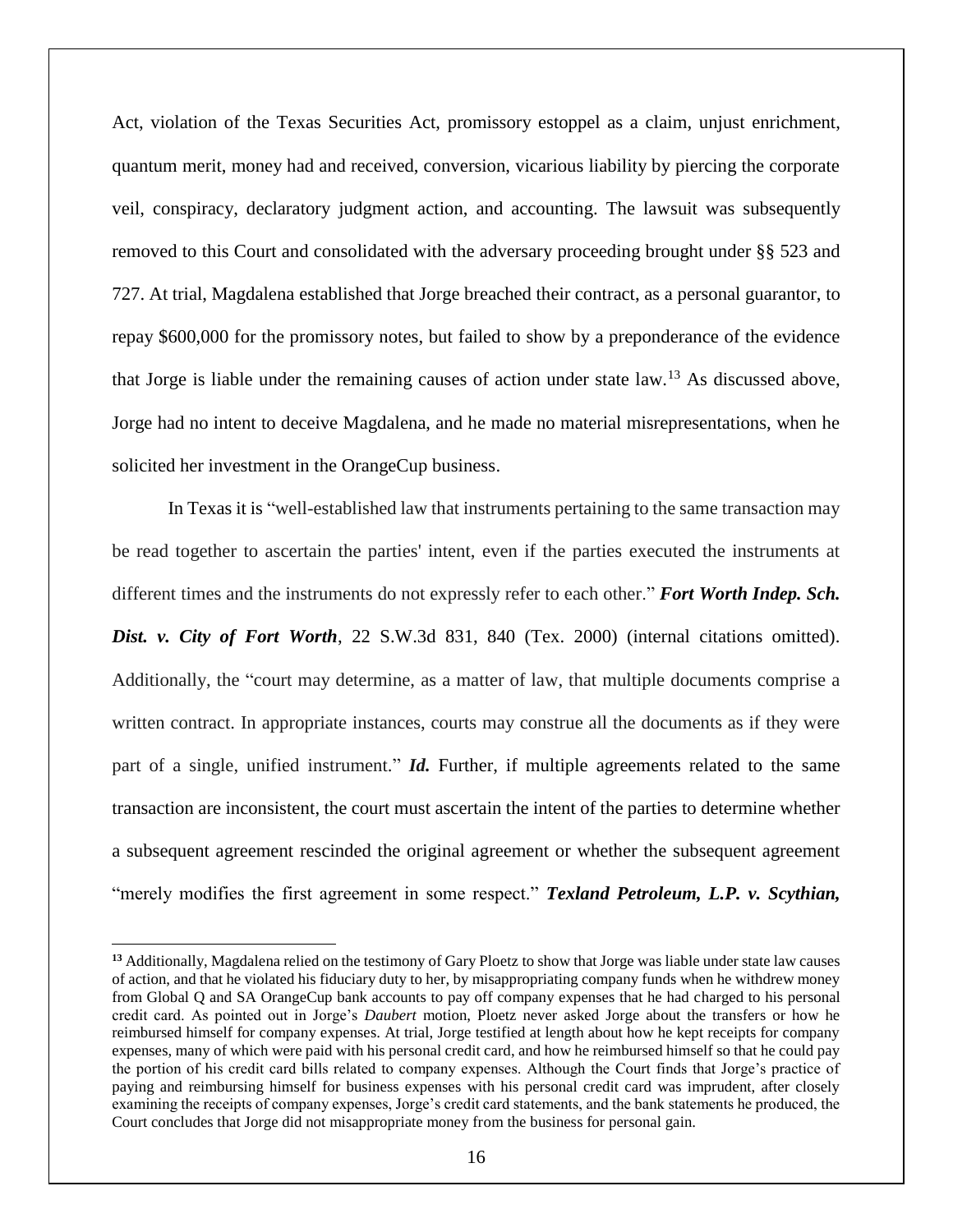*LTD.*, No. 07–11–00141–CV, 2012 WL 1252967, at \*2 (Tex. App.—Amarillo Apr. 13, 2012, no pet.) (citing *Willeke v. Bailey*, 189 S.W.2d 477, 479 (Tex. 1945)).

Here, the Agreement and the promissory notes are inconsistent as to whether Magdalena was investing in a membership interest or solely lending money to Global Q. Initially, Magdalena lent \$200,000 to Global Q in the form of a promissory note, which matured in 45 days, in order to keep her options open. She had the right under the Agreement to contribute the note and an additional \$200,000 to purchase a 20% membership interest. But Magdalena only lent money and paid cash calls to Global Q and never formally contributed the \$400,000 for a 20% membership interest. Then throughout a year, Magdalena received three additional promissory notes to lend an additional \$400,000 to Global Q, for a total of \$600,000 in promissory notes guaranteed by Jorge.

Global Q breached its obligation under the four notes to repay a total of \$600,000, plus interest, and as a personal guarantor of the loans, Jorge is therefore contractually liable for the failure to repay Magdalena. *See Austin Hardwoods, Inc. v. Vanden Berghe*, 917 S.W.2d 320, 323 (Tex. App.—El Paso 1995, writ denied). Although Jorge is liable for the failure to repay \$600,000 to Magdalena, this debt is dischargeable.

## **E. Magdalena Cannot Recover Attorneys' Fees Related to her Breach of Contract Claim or for a Finding of Nondischargeability under § 523(a)(4).**

Even though section 38.001(8) of the Texas Civil Practice and Remedies Code provides that a party may recover reasonable attorneys' fees in an action to recover for breach of contract, her breach of contract claim is discharged. Thus, Magdalena cannot recover nondischargeable attorneys' fees related to her breach of contract claim.

In order to recover attorneys' fees under  $\S$  523, the fees must "(1) [be] allowed by statute or contract, *and* (2) arise from or [] on the account of the conduct that resulted in a nondischargeable debt." *Schwertner Backhoe Servs., Inc. v. Kirk (In re Kirk)*, 525 B.R. 325, 330